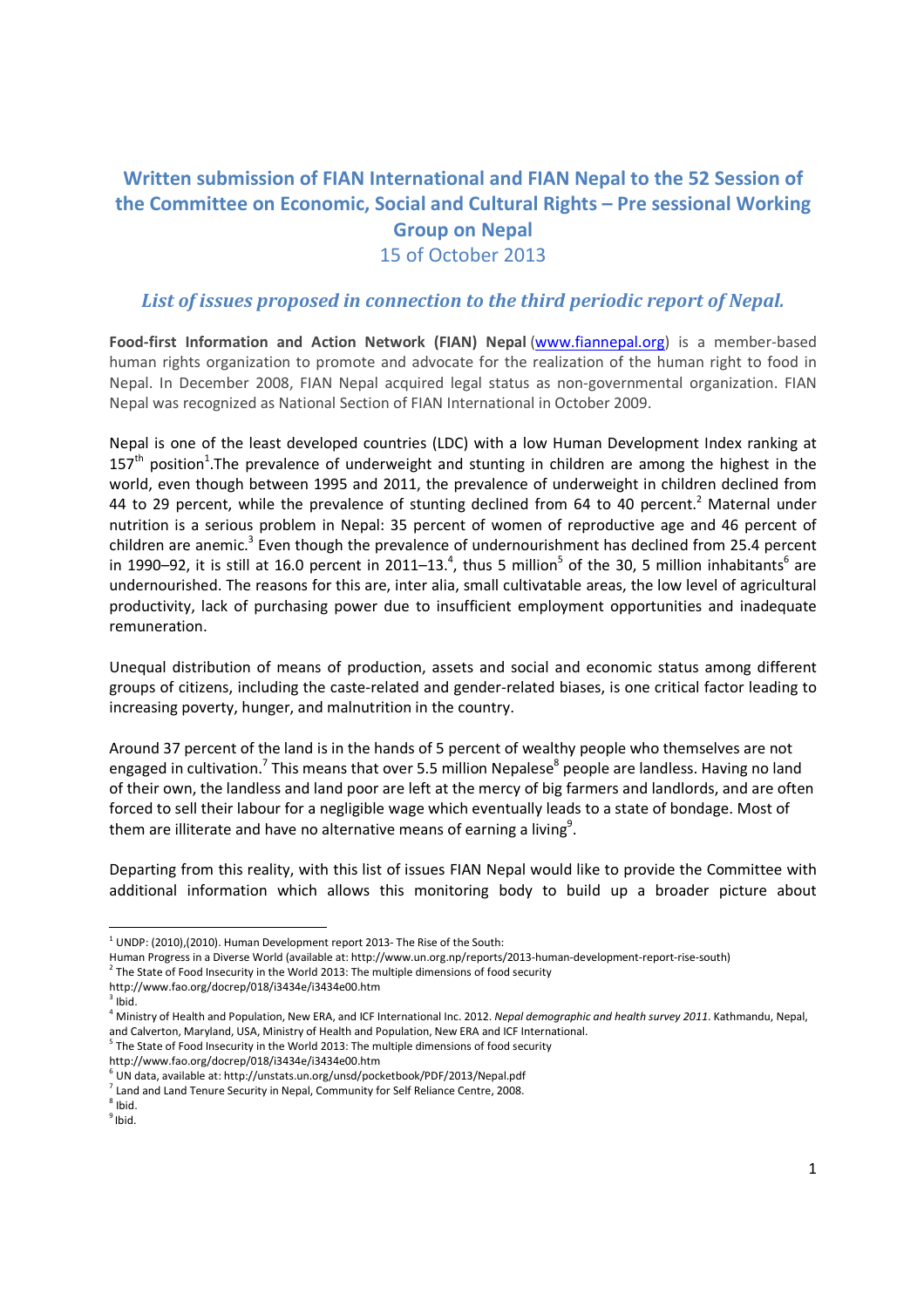governmental plans, policies and programs related to the implementation of the right to adequate food in Nepal. This is a preliminary information for the pre-sessional working group, since FIAN Nepal is preparing a full up dated alternative report, which will be submitted to the Committee for the formal session in 2014.

We thank the working group in advance for considering the following issues in the communication and further constructive dialog with the State of Nepal.

# **1. Identification of Groups Affected by Right to Food Violations**

### **Background**

Marginalized and disadvantaged groups such as former bonded laborers, majority of Indigenous Peoples (*Janajatis),* Dalits, other ethnic, religious and sexual minorities, landless, persons with disabilities, HIV/AIDS affected and among them further more women, suffer from multiple forms of discrimination<sup>10</sup> and are especially affected in their realization of the right to food $^{11}$ . This is mainly due to:

- Endemic discrimination and social exclusion due to patriarchal institution, socio-cultural beliefs and practices, leading to further marginalization and increased vulnerability. This situation affects different communities and groups in the society, and within these especially women, which in many cases generates situations of multiple discrimination.
- Insufficient and insecure access to productive resources for livelihood in particular land, along with landlessness and evictions; discriminatory access to traditional resources such as forests, river and fishing areas. The marginalized groups are frequently denied access to land, food, healthcare, education, work, justice and the participation in decision-making processes.<sup>12</sup>

CSOs in Nepal have been continuously raising voices in support of marginalized groups - who are still out of the reach of the mainstream development programs, while challenges still remain in proper identification of marginalized and disadvantaged groups, and effective targeting of programs.<sup>13</sup>

**Proposed issue:** The Committee could request the state to provide information on measures taken to identify groups suffering from violations of the right to adequate food and its causes, in order to adopt more effective measures for the realization of the right to adequate food.

## **2. Measures Adopted to hold Authorities Accountable**

#### **Background**

According to researches and experiences of FIAN Nepal and several other national level human rights NGOs impunity is widespread with regard to violations of ESC Rights. Mostly, concerned responsible authorities are unidentified and actions to hold them accountable are nominal, at the most limited to oral statements of commitment by different policy makers while follow-up by the government is really

<sup>&</sup>lt;u>.</u> <sup>10</sup> E.g. see SDC's concept of disadvantaged groups in "Disadvantaged Groups (DAG) mapping", p.4, 2008, available at: http://www.swisscooperation.admin.ch/nepal/en/Home/ressources/resource\_en\_169271.pdf.

<sup>11</sup> In most of the cases documented by FIAN Nepal (app.90%) it is the marginalized and disadvantaged groups of the society who suffer the right to food violations.

<sup>&</sup>lt;sup>12</sup> The cases documented by FIAN Nepal (more than 30 cases) show, that it is most often the marginalized and disadvantaged groups of society

who are victims of violations of the right to food.<br><sup>13</sup> Consultations with CSOs including Human Rights NGOs in Nepal, during the RtF Assessment Study process of FIAN Nepal (2010-2012) and during Agriculture Strategy Development by MOAD (2012-2013).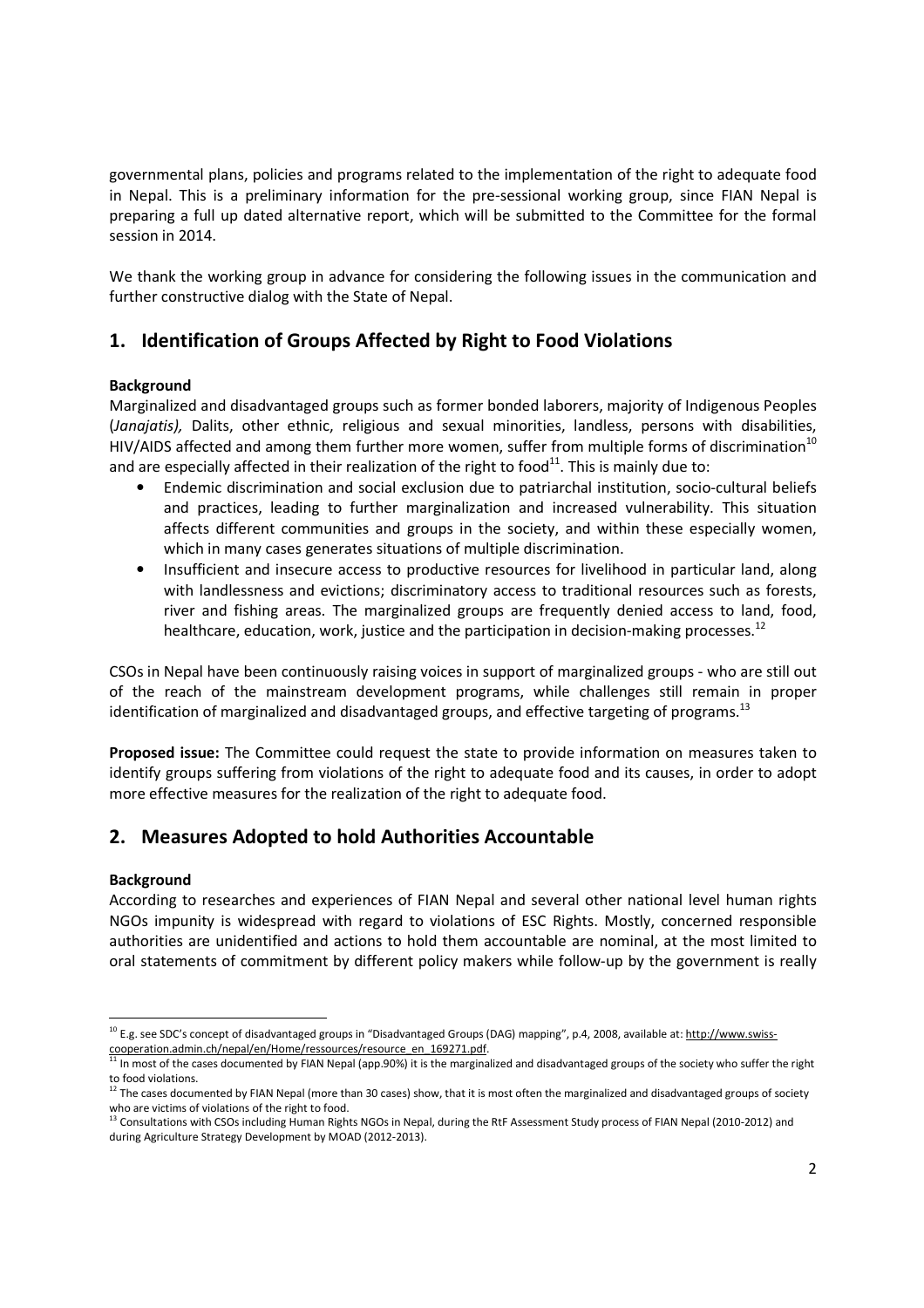weak. A system should be established to hold authorities responsible for failures in fulfilling their obligations related to the right to food and other related human rights.

*For illustration the following example (documented by FIAN Nepal): Along the South Nepali border to India more than 3000 families of the Banke District are facing inundation and river erosion every year caused by the Laxmanpur Barrage and Kalkalwa Afflux on Indian territory, resulting in loss of lives, agricultural land, properties, crops and displacement facing hunger problem. They have brought various complaints before the respective administrational and national mechanism but until 2013 no comprehensive rehabilitation plan, no participatory consultation and no compensation has been provided for. The Nepali government failed to protect its citizens from the harmful actions of the Indian government. Already in 1982 the Nepali government has passed the Natural Calamity (Relief) Act<sup>14</sup>guaranteeing emergency assistance and disaster relief. But only in 2008 the Nepali government agreed to construct a temporary embankment. Only after a decade first steps to address sufferings have been taken. The responsible authorities in Nepali have not been identified nor have they been held accountable so that impunity continues.* <sup>15</sup>

**Proposed issue:** The committee could ask which measures have been adopted and implemented by the state to identify and hold accountable those authorities responsible for failures with regard to implementation of government orders and people's claims regarding the right to adequate food.

### **3. Food Aid Schemes**

#### **Background**

<u>.</u>

Since the 1950s Nepal has been receiving food aid. The findings of a study commissioned by FIAN Nepal<sup>16</sup> informed that the real benefits to the poor people have mainly been temporary. Generally food aid has been used as a program to support immediate provision of food (rice mainly) as relief in emergency situations, while the attention to pertinent issues of structural transformation remains to be addressed. FIAN concludes that food aid has widely failed to significantly strengthen the people's livelihood base towards the realization of the right to adequate food. Food aid schemes should include conscious efforts to positively influence the structural causes of poverty, hunger and under nutrition rather than the mere delivery of grain to the area. Food aid schemes should integrate transparency, accountability, participation, non-discrimination and empowerment as essential components in its operation, while ensure equity in the distribution (use of local market to procure the food items, adequate storage and mechanisms to ensure that the most affected are reached) along with stronger monitoring mechanism.

**Proposed issue:** Are there strategies in place to assess the human rights impact and of existing food aid schemes, towards embedding these into broader human rights based development goals, so that people are able to feed themselves through their work, their resources and with the support, access services and resources and local markets are not disrupted?

<sup>&</sup>lt;sup>14</sup> Natural Calamity (Relief) Act, 2039 B.S. (1982), available at: http://www.ncf.org.np/upload/files/11\_en\_natural-calamity-relief-act.pdf, accessed 15 Oct.2013.

<sup>&</sup>lt;sup>15</sup> Case work of FIAN Nepal: After a series of interventions by FIAN Nepal, FIAN International and other bodies, finally the data collection process started on loss and damage caused by the Rapti River/ Laxmanpur dam, it has been completed in four VDCs and for the remaining two it is ongoing from the mid of July 2013.

<sup>&</sup>lt;sup>16</sup> FIAN Nepal:"Assessing the Impact of Food Aid on the Right to Adequate Food in the Western Hills of Nepal", 2013, forthcoming. A draft version can be submitted by FIAN International if required.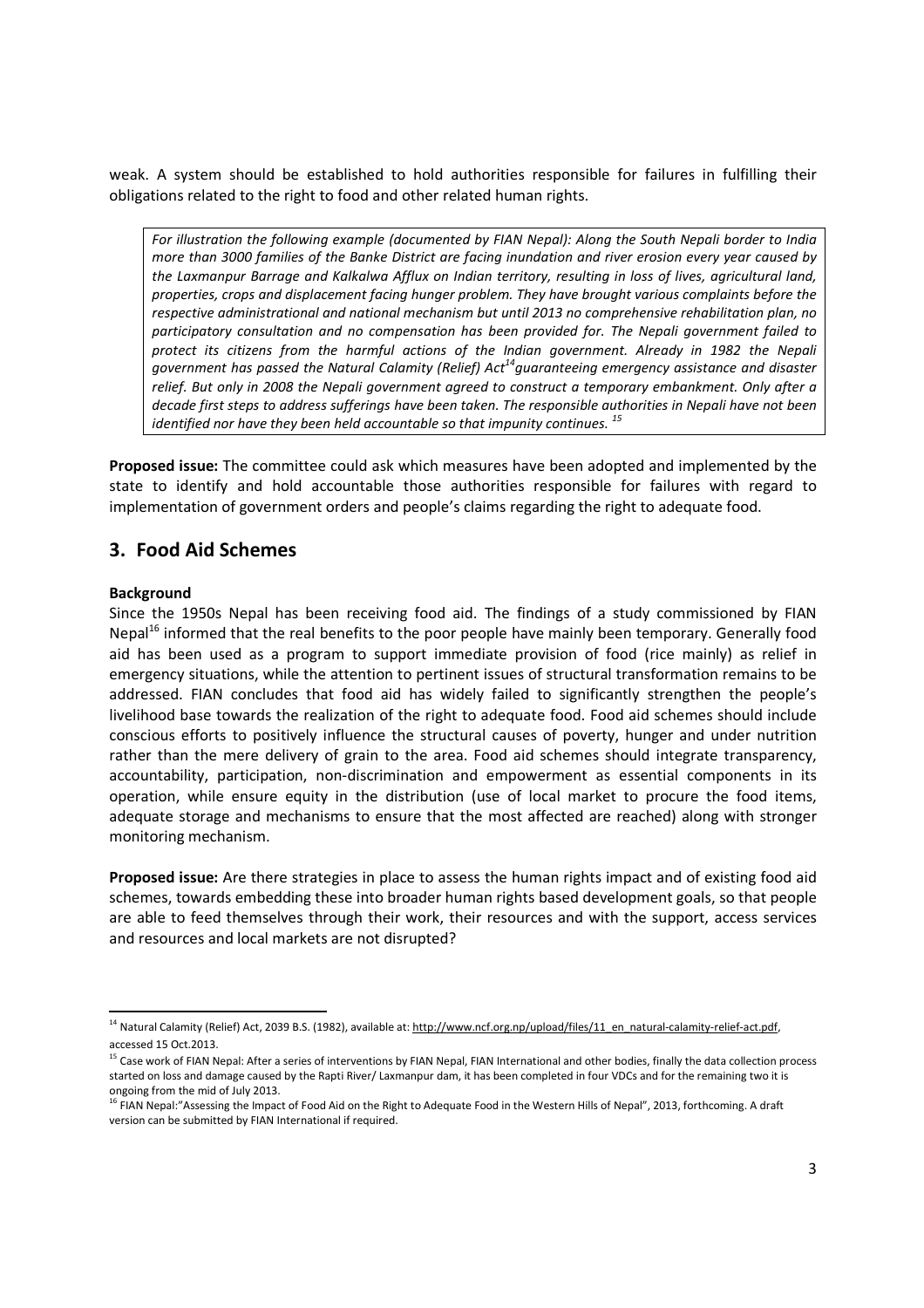# **4. Incorporation of the Human Right to Adequate Food and Water in the National Legal Order, Policy Adoption and Implementation**

#### **Background**

The inclusion of the "right to food sovereignty" in the Interim Constitution was a great advance to support the fight against hunger and malnutrition. The state of Nepal should adopt all necessary measures to incorporate the right to adequate food - including food sovereignty and nutrition with a gender perspective – and the right to water, in the new Constitution and to ensure their direct applicability.

Though the State of Nepal has put some efforts in the adoption of policies and strategies towards the realization of the right to adequate food<sup>17</sup>, the lack of implementation, lack of primacy of human rights and the legal environment, makes adequate and effective implementation and monitoring difficult. In order to strengthen the compliance with obligations related to the right to food, a new comprehensive policy and legal framework along with capacity strengthening of related institutions are needed, to ensure implementation of these provisions. Special emphasis should be put on gender and inclusion aspects. Moreover, the central government should provide technical support to the local governments and administrative staff members to ensure implementation of the right to food at the local level.

**Proposed issue:** The Committee should request the State of Nepal to provide updated information regarding measures adopted for the inclusion of the right to adequate food and water into the new constitution and on the existing plans to develop a comprehensive policy and legal framework on the right to adequate food. The Committee could also ask which measures have been adopted (or will be adopted) to ensure coherence between the right to food and other related laws, as well as which measures have been implemented or are to be implemented to ensure inter-institutional coordination in the implementation of right to food related laws and policies. Further information could be requested on those steps taken to increase the capacity of local authorities in the implementation of related laws and policies and on what measures are being taken to ensure that public servants working at national and local level are educated about the human right to adequate food, its holistic concept and the related implications for their work.

### **5. National Human Rights Institutions**

#### **Background**

Follow up of cases on violations of the right to adequate food is not taken adequately care of.<sup>18</sup> The capacity of the National Human Rights Commission (NHRC) - personnel, as well as program and funds for monitoring and promoting economic, social and cultural rights has to be further strengthened, and cooperation with human rights and other civil society organizations has to be intensified to increase the attention of the Government towards response on the issues raised and thereof approach the remedial actions for realization of the right to adequate food.

<sup>&</sup>lt;u>.</u>  $17$  For example, in 2011 Nepal has adopted a law that prohibits caste-based discrimination: http://www.un.org/apps/news/story.asp?newsid=38496

The government of Nepal has also committed to reduce poverty and hunger (MDG1)<br><sup>18</sup> FIAN Nepal has submitted four Right to Food violation cases to NHRC at Mid West regional office, while one case was submitted at central level as well. NHRC has made commitment to investigate these cases (it is included in their work plan of 2069/2070 – Nepali time) however still awaiting follow-up actions by NHRC.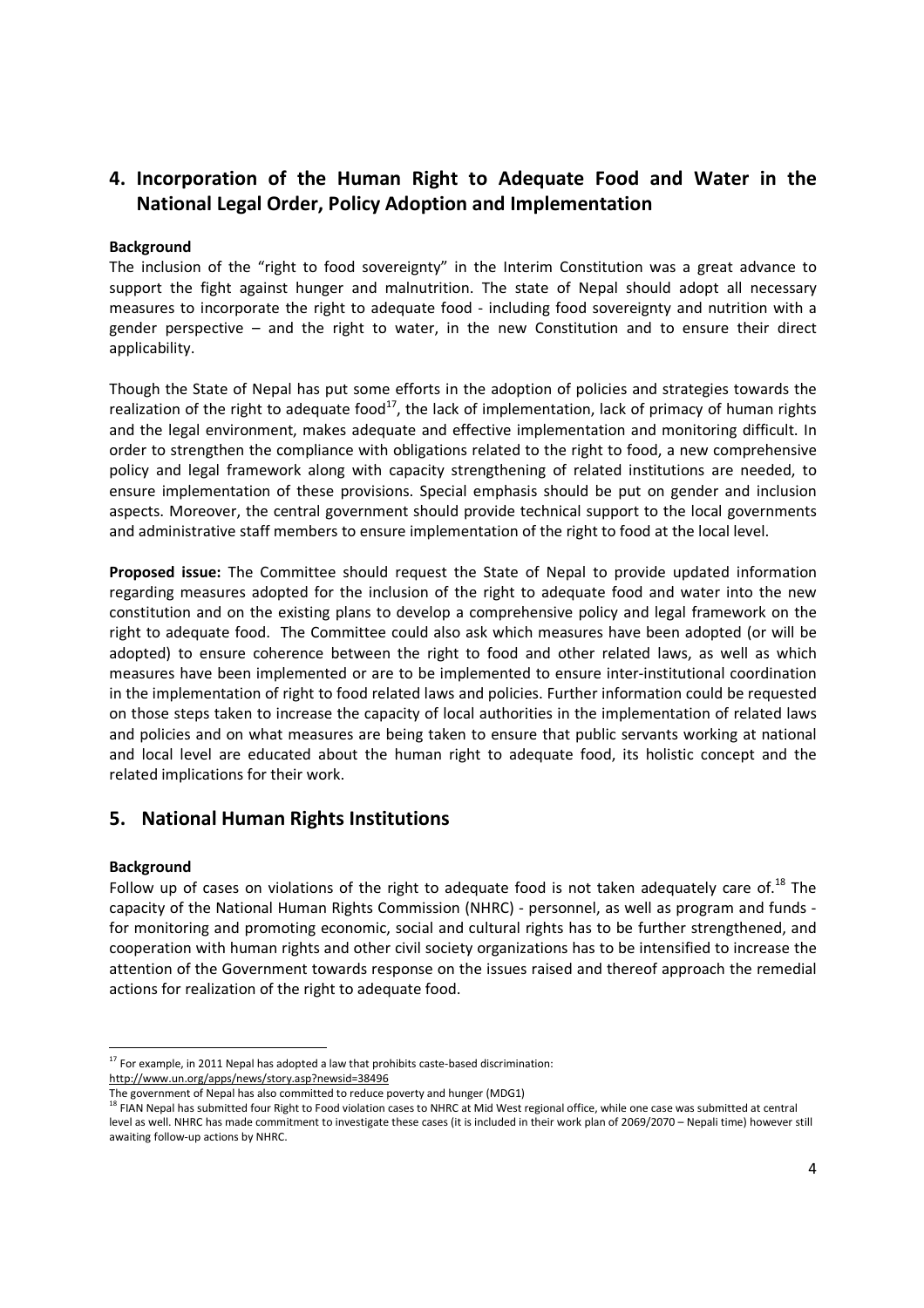**Proposed Issue:** The committee could ask to provide information on the concrete ways through which the National Human Rights Commission will be strengthened, in particular with regard to its ability to adequately focus on the implementation of economic, social and cultural rights.

# **6. Optional Protocol to the Committee on Economic, Social and Cultural Rights and ILO Convention 169**

#### **Background**

Despite numerous actions and requests by civil society organizations the state of Nepal has not ratified the Optional Protocol to the ICESCR.

ILO 169 has been ratified by Nepal in 2007; however, its provisions are still not incorporated into the domestic law.

**Proposed Issue:** The Committee could ask the State which measures have been taken to ensure the ratification of the OP-ICESCR and if some, which are the missing steps to finalize the ratification and which measures are going to be taken in order to ensure prompt ratification. Which measures have been taken to incorporate the provisions of ILO Convention 169 into domestic law?

# **7. The right to food and access to land for marginalized and disadvantaged groups**

### **Background**

In Nepal, Dalits and ethnic groups are usually marginalized and land ownership and access to and control over land and related resources is a major issue for them. A large population of indigenous ethnic groups solely depends on natural productive resources for subsistence. About 80% of the indigenous population is marginal landowners, owning only less than 1 acre, or small cultivators (owning 1-2 acres). Most Dalits are landless. The gender dimension of land distribution is even more critical: men own 92% of the land holdings. Due to very low level of land ownership, they tend to experience enormous food insecurity. Being landless, the vast majority of these groups of people have no access to resources related to land ownership.<sup>19</sup>

*The Gandharva community, a traditional musician community belonging to the Dalit caste has been playing the traditional instrument Sarangi and singing songs as their main occupation to support their livelihood. The Gandharvas are mostly landless. A group of Gandharvas settled in Saurahawa VDC were allocated land in the year 1996 by the Landless Problem Solving Commission. The land was allocated on the basis of persons in the family and 42 families were supposed to receive land. Although the land was allocated to the Gandharvas, till dates these people do not have land registration documents with them. As a consequence, some of the land was encroached as community forestry by other local people.<sup>20</sup> In the meantime, according*  to information by FIAN Nepal, the land of 18 households was surveyed by the Land Survey Office in *September 2013, and these people are hopeful to get their certificate in November /December 2013. For the remaining households, however, the issue is not solved.* 

<u>.</u> <sup>19</sup> Adhikari, Jagannath: Land Reform in Nepal: Problems and Prospects, P.44, ActionAid, 2008, available at:

http://www.actionaid.org/sites/files/actionaid/land\_reform\_complete\_-\_done.pdf<br><sup>20</sup> Asian Human Rights Commission (AHRC): <u>http://www.humanrights.asia/news/hunge</u>r-alerts/AHRC-HAU-002-2011

Asian Human Rights Commission (AHRC): http://www.humanrights.asia/news/ahrc-news/AHRC-OLT-012-2011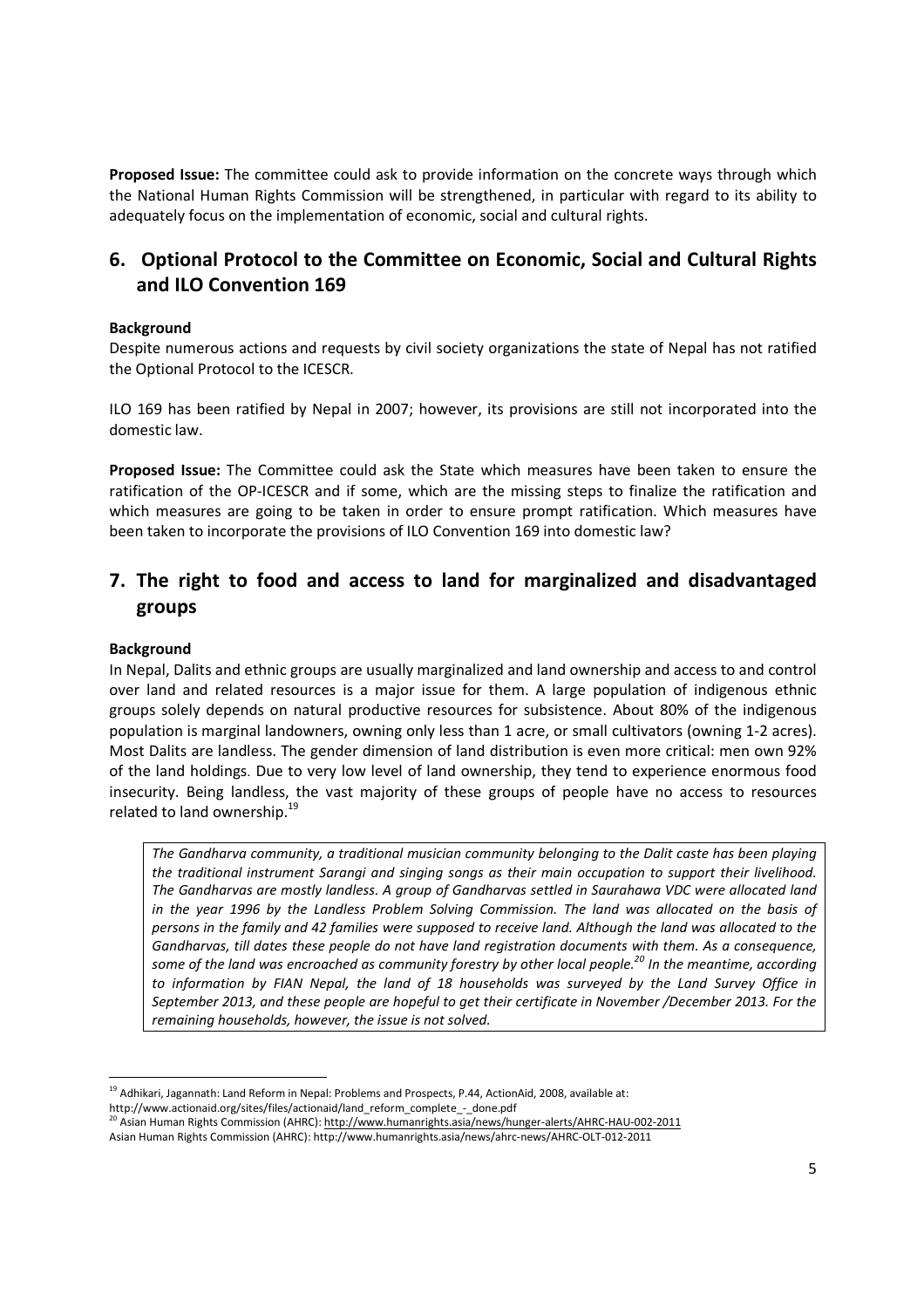*Lack of proper wages, social security and health care has been leading to severe food insecurity and malnutrition of women in Surkhet district. In a hamlet composed out of small huts without doors or windows live fourteen landless women aged 22 to 45, also belonging to the Gandharva community.<sup>21</sup> They suffer from severe lack of food and basic health care facilities. These women have lived in Jhupra hamlet, Baluwatar 1, of Jarbutta VDC since 1993, located in the Shiva community forest between two other community forests. Their daily work entails collecting sand from the Jhupra stream banks, crushing stone and loading the heavy stones into trucks that transport these to the cities, where the material is used for construction work. For this they hardly get paid 100 NRs (1.42 \$) a day by the middleman for work done from dawn to dusk. During monsoon, it is very challenging to draw out sand and stones from the river, often half dipped in the river so that they are compelled to extract sand and stones which they carry on their head and walk for 30 minutes on a steep and slippery path in order to bring the load to the truck at the roadside. At the most, they can make two trips with the loaded "doko" (a basket made of bamboo) and hardly earn 60 NRs a day. The baskets weigh approx. 30kg.* 

*From working in the cold river and due to carrying heavy loads twelve of eighteen women are found physically worn out – with backache and joint problems. Six of them have serious uterine ailments. Their access to healthcare is limited as the nearest health post is located two hours walk from the hamlet and they do not have money to pay for the services.* 

*Nutritionally these women hardly get to eat two meals a day and most of the time they have to make do with simple rice taken with "fado", a mixture of water and wheat flour. This gets even more severe during the pre-natal and postnatal conditions with lack of diet and detrimental effects on the health and nutrition of both mother and child. There is a lack of protein intake (i.e. milk, egg, fish) during pregnancy. Women have to work during their entire pregnancies and also immediately after giving birth.* 

*These women do not have alternative work options and other income source. Hunger and malnutrition exacerbate these health problems. The women who are underpaid - their earning is even below the minimum wage per day declared by the local government - have to manage the daily food requirements of 4-8 family members as well as the health and educational needs of their children. Besides that, lack of drinking water supply for the 16 households and long waits for water collection also adds workload to these women.* 

The State should take steps with a view to achieving progressively the full implementation of the right to adequate food - fore mostly access to resources and security of tenure of land, forest and fisheries (rivers) - especially for disadvantaged and marginalized groups (e.g. indigenous people, Dalits, HIV/Aids affected and other women among others). Integrating the right to food into policies and strategies is not sufficient; these groups should have the priority in public policies and strategies, with adequate budget and programs. Achievable benchmarks should be established to monitor progress and consistency with human right to food commitments and obligations, and disaggregated and regular monitoring systems should be created, which are participative and culture sensitive. Accessible and effective complaint mechanisms should be created and access to them should be ensured without discrimination, especially for marginalized and disadvantaged groups.

**Proposed Issue:** The Committee could ask the state which measures has the State party undertaken to increase the access to resources, security of land tenure and food of women, indigenous peoples, ethnic groups, fishers, forest communities, pastoralists, Dalits, etc. Which tools are there to monitor the progressive realization of the right to food of these groups and to ensure that no discrimination takes place? Which measures have been taken to abolish the jure or the facto discrimination of marginalized and disadvantaged groups?

<u>.</u>

<sup>&</sup>lt;sup>21</sup> Case documented by FIAN Nepal.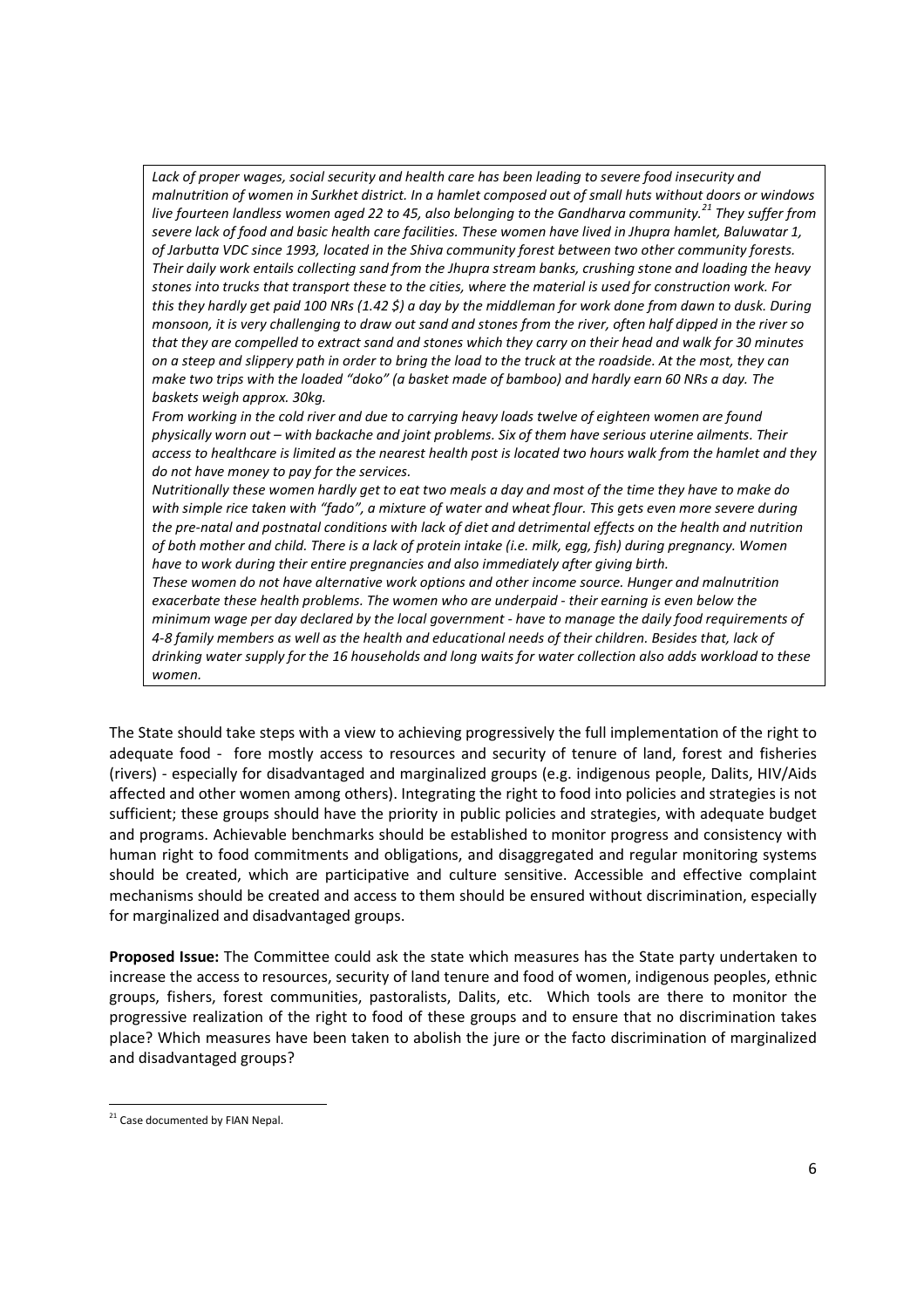# **8. The right to food and access to forest and other natural resources of marginalized groups**

#### **Background**

Forest, forest resources, and other natural resources like water play a vital role in rural people's day-today livelihood and survival. The majority of these people are subsistence farmers who sustain their livelihood and supplement their income from the resources of the forest, river and wetlands. Restrictions imposed by the creation of National Parks, may severely limit their access to forest and resources and cause a detrimental effect on their livelihood.

*The Sonaha communities<sup>22</sup> represent one of the most endangered indigenous communities in Nepal. They lead a semi-nomadic lifestyle and their livelihood depends mainly on fishing and gold panning<sup>23</sup>. Since the establishment of Bardiya National Park in 1975, the livelihood of the Sonahas in Bardiya district has been further endangered by preventing them from fishing, gold panning, and restricting their access to collect forest produce. In Saijana village, Manau VDC, there are 42 households with approx. 300 Sonahas residing in the village. The stricter regulations and limited access to the park / river have drastically reduced their family income as many Sonaha women who also skilled gold panners were forced to stop abandon their livelihood skill, without any alternative possibilities to maintain their livelihoods. While establishing the park, participation of the Sonaha was not involved. Strict regulations imposed to this community have resulted in a threat in gaining adequate food for their families. There is no adequate policy to monitor the revenue generated from the national park for the development of local community. This community has been deprived of accessing the benefits generated by Bardiya National Park. In addition, the increase of non Sonaha fishing population, people bombarding and poisoning the river resulting in death of fish, exacerbates the threats towards the Sonahas' livelihood. As the state has not recognized the Sonaha community as a Janjati (indigenous) community, they are deprived of many facilities offered by the state to such communities. However, the process to enlist the Sonahas as an indigenous endangered community, according to the government's official records, has been initiated recently.* 

*The right to food of 1377 Balapur villagers in Banke District is at risk after establishment of Sikta irrigation project and Banke National Park in May 2010. The village located at the buffer zone of Banke National Park is surrounded by forests, covering an area of about 200 bigha (6.6 hectares). Forest resources are the main source of livelihood income to the villagers. Farming lands, houses, livestock and grain storage are at risk of being encroached by wild animals. In addition to that, the villagers' lands also face the risk of inundation due to Sikta irrigation project. People understand the need for the extension of forest cover for a healthy environment. However, they strongly demand for alternative arrangements with appropriate resettlement in a suitable location and assurance of access to their sources of income and proper food. At present, no provision of alternative settlement was offered or compensation of other means of livelihood was provided by the Government of Nepal. <sup>24</sup> <sup>25</sup>*

The State should ensure that indigenous and other communities feeding themselves from forests and fisheries are not evicted from their territories and prevented from access to natural resources because of the creation by the State of a national park or any other protected area, or any other industrial or development project. Prior to the launch of such projects, a *human rights* impact assessment should be carried out, affected communities should be consulted by the state, their free prior and informed consent should be given, their views should inform authorities decisions. The State should also ensure

.<br>-

<sup>&</sup>lt;sup>22</sup> Case documented by FIAN Nepal, last update July 2013.

 $23$  A traditional method to extract gold from sand mixed with water.

<sup>24</sup> Urgent Action FIAN International, available at: http://fian.satzweiss.com/cases/letter-campaigns/nepal-establishment-of-national-parkthreatens-the-right-to-food-of-villagers-in-balapur/fcampaign\_view

<sup>&</sup>lt;sup>25</sup> May 7, 2013:ASIAN HUMAN RIGHTS COMMISSION – HUNGER ALERT PROGRAMME - Hunger Alert Case: AHRC-HAC-006-2013.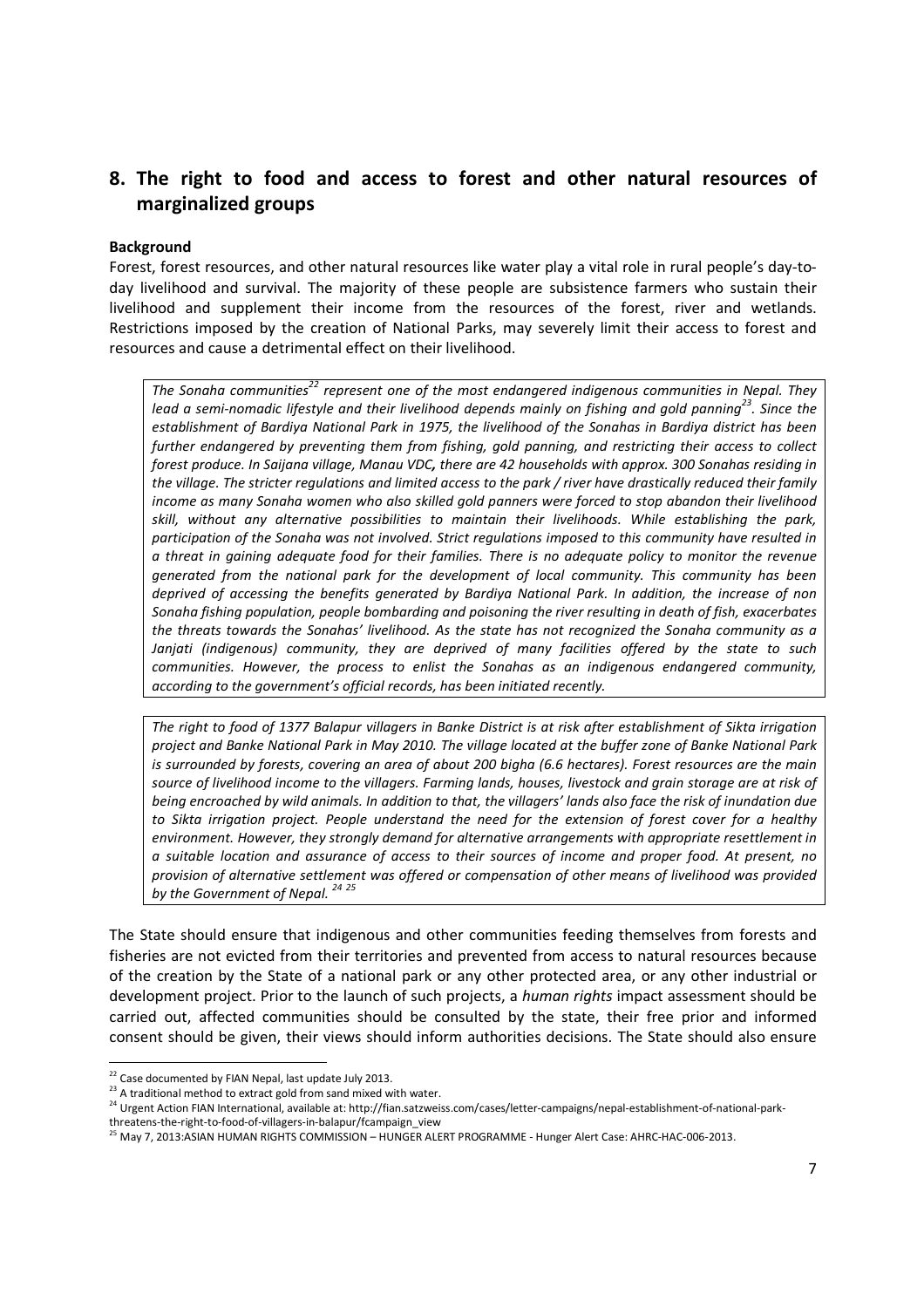that in case the project continues, livelihood alternatives in the same territory or adequate and integral compensation and resettlement are proposed to them and complied with, so that they will maintain access to the natural resources. Complaint mechanisms should be available during the entire process.

**Proposed issue:** The Committee could request the state to provide statistics on the displacement of persons as a result of Dam and development projects (e.g. factories), infrastructure development (e.g. roads, irrigation projects) and national parks and other protected areas and on information on measures taken to ensure that these projects will not negatively impact the ability of indigenous, agricultural and peasant and other affected communities to realize their right to adequate food. The state should also inform which complaint mechanisms are available to the effected or threatened communities.

## **9. The right to food of rural women**

### **Background**

Despite high contribution to the agricultural production women in Nepal in particular rural women do not possess their own land for production; there is still startling discrimination against women in terms of ownership and assets.<sup>26</sup> With regard to access to forest resources, the role of women is still not adequately recognized in the Forest Act 2006, for example it does not adequately address participation of women in the Forest User Groups.<sup>27</sup>

The state should implement targeted programs to guarantee that women - in particular women with low income and resources, have equal right and ownership over productive land and security of land tenure. Further to this proportionate participation and representation of women in decision making mechanism is needed - starting from user groups on natural resources management e.g. forest, water, agriculture, VDC level planning, cooperative management etc. to policy level structures concerning women's access to productive and natural resources. Monitoring and accountability mechanisms have to be further strengthened at different levels to ensure compliance and to allow women being affected by discrimination in access to land and other natural resources to claim their rights and thus support to secure their right to adequate food and nutrition. State should adopt all necessary measures to guarantee the access to natural and productive resources including production related inputs to sustain an agriculture based livelihood in Nepal (specially focused on rural population) and give due recognition to women's contribution for it, including adequate remuneration. The role and contribution of women's work in natural resources activities should be recognized by the state in its legal regime.

**Proposed issue:** The Committee could request the state to provide information about steps taken to support rural and low resource / income base women belonging to marginalized and traditionally disadvantaged groups in accessing to and utilizing the natural resources they require their livelihood.

### **10.Labor and Income Opportunities**

#### **Background**

<u>.</u>

The labor law in Nepal guarantees "equal pay for equal work" for all persons in Nepal irrespective of the caste and gender. It is spelled out under article 13(4) of the Interim Constitution that there should be

<sup>&</sup>lt;sup>26</sup> National Women's Commission (NWC):www.global-sisterhood-network.org

<sup>27</sup> Giri, Kalpana: Gender in Forest Tenure: Prerequisite for Sustainable Forest Management in Nepal Brief #1 of 4 June 2012, available at: http://www.rightsandresources.org/documents/files/doc\_5220.pdf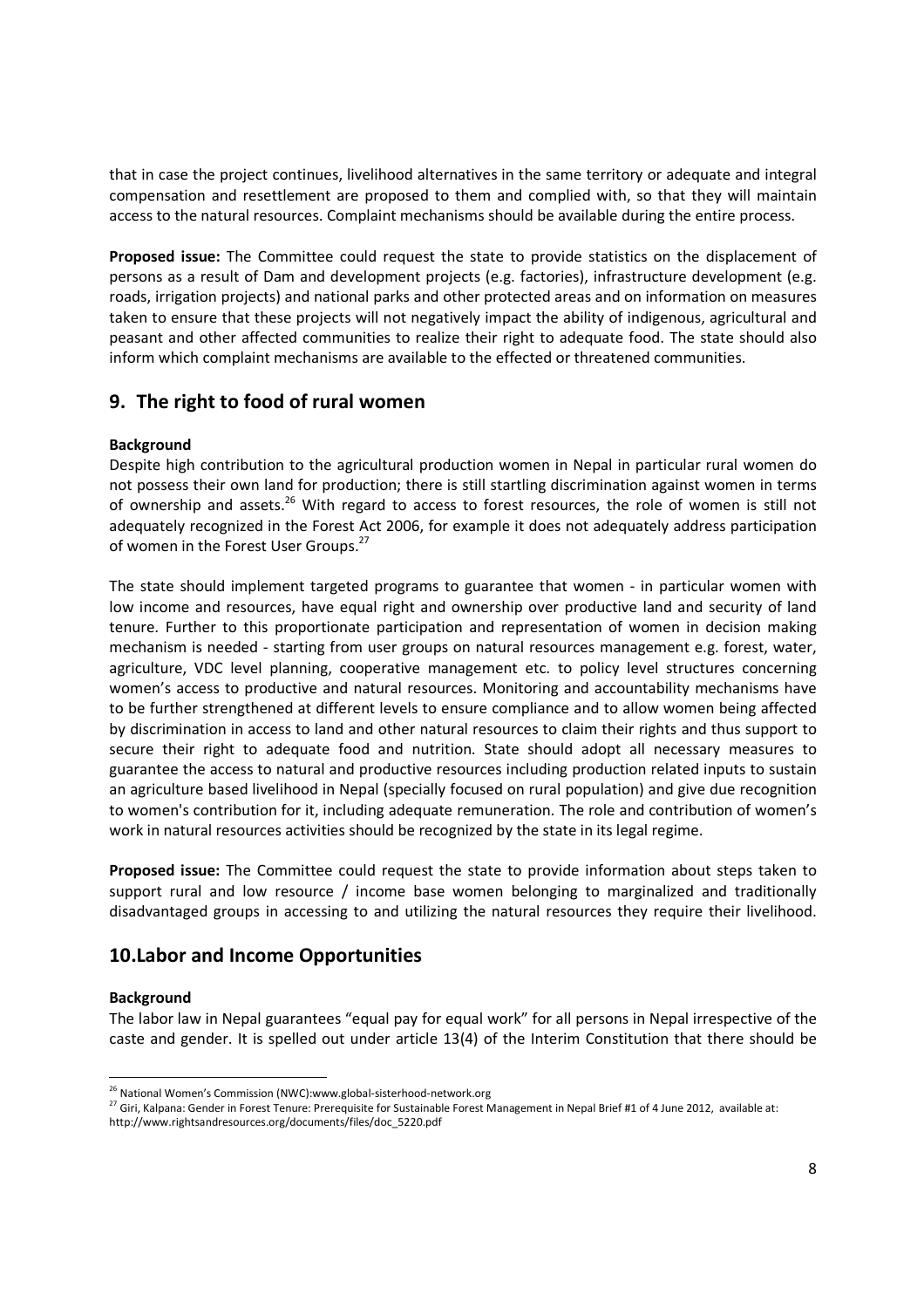equal remuneration between men and women for the same work. Labor Act 1992 which is applicable in the formal sector, has made provisions on health, safety and security of labor, minimum wages, over time payment and other social security measures such as welfare fund, leave, compensation. It is noted that the local government - District Development Committee (DDC) has given the authority to determine the minimum wage of labor of informal sector in consideration of the economic status of the concerned district; nevertheless, such authority is still not fully utilized for the benefits of the affected communities. Also, under article 18 of the Interim Constitution, the right of employment of citizen is ensured. Despite this legal provision, marginalized and disadvantaged groups in Nepal are often being deprived of their labor rights as their participation in the work force is largely in the informal sector.<sup>28</sup> This situation is more pertinent in rural and remote areas of Nepal.<sup>29</sup> Without adequate remuneration allowing for an adequate standard of living for wage earners and their families, the right to food of the workers is at risk, and the workers are also physically worn out and further vulnerable to food and nutrition insecurity. Till date, monitoring by the government is lagging behind, likewise ensuring appropriate policies and legal frameworks along with the implementation of these legal provisions.

*The Kushbandiya community living in Indrapur VDC-3 of Banke district is an indigenous community classified as one of the most vulnerable communities. They have been residing in the area for more than 250 years as informed by an elderly Mr. Patwari Kushbandiya. Due to their extremely poor economic conditions and the lack of access to land they are vulnerable to violations of the right to adequate food. The major occupation of the community is making traditional stone grinders and weaving ropes (Sanpat), which they sell travelling through different parts of Nepal.* 

*A total of 60 Kushbandiya communities reside within the whole Banke District.Although the state government has declared to provide social safety net allowance of Rs. 500 (5 Euro) per month per person for their livelihood support, this allowance is not adequate and also not available on a monthly basis. Government has not managed to install an adequate cash allowance distribution system for the Kushbandiya people.* 

 *Lack of income generation activities and programs, vocational skills and employment opportunities contribute further to the problem. The community demands for land, both for and shelter and agriculture, as well as for an increase of the monthly allowance and adequate food and education for their children<sup>30</sup> .* 

The state authorities should adopt all necessary measures to protect marginalized and disadvantaged groups from third parties abusing their labor rights and therefore causing abuses of their right to food, adopt necessary affirmative measures for creation of opportunities for marginalized and disadvantaged groups to be able to enter into the formal sector, in particular in rural areas of Nepal. A monitoring committee, working under a human rights approach could be set up in each district to ensure that labor rights are not violated.

**Proposed issues**: The committee could request information on which are the programs and strategies in order to provide employment and income generating opportunities to rural population, in particular disadvantaged and marginalized groups like e.g. Dalits, indigenous people, women etc. and which measures are taken to ensure an adequate minimum wage, which allows people to live a dignified life. Furthermore, which measures are adopted to implement the labor laws and which complaint and monitoring mechanisms are available to allow people to hold their authorities accountable.

<u>.</u>

<sup>&</sup>lt;sup>28</sup> Case based discrimination in South Asia: A study on Nepal, http://idsn.org/fileadmin/user\_folder/pdf/Old\_files/asia/pdf/RR\_Nepal.pdf  $29$  International Labour Organisation: Informal Economy; available at:

http://webcache.googleusercontent.com/search?q=cache:MtctpD0raIgJ:www.ilo.org/kathmandu/areasofwork/informal-economy/lang- en/+&cd=4&hl=de&ct=clnk&gl=de

<sup>30</sup> Case documented by FIAN Nepal.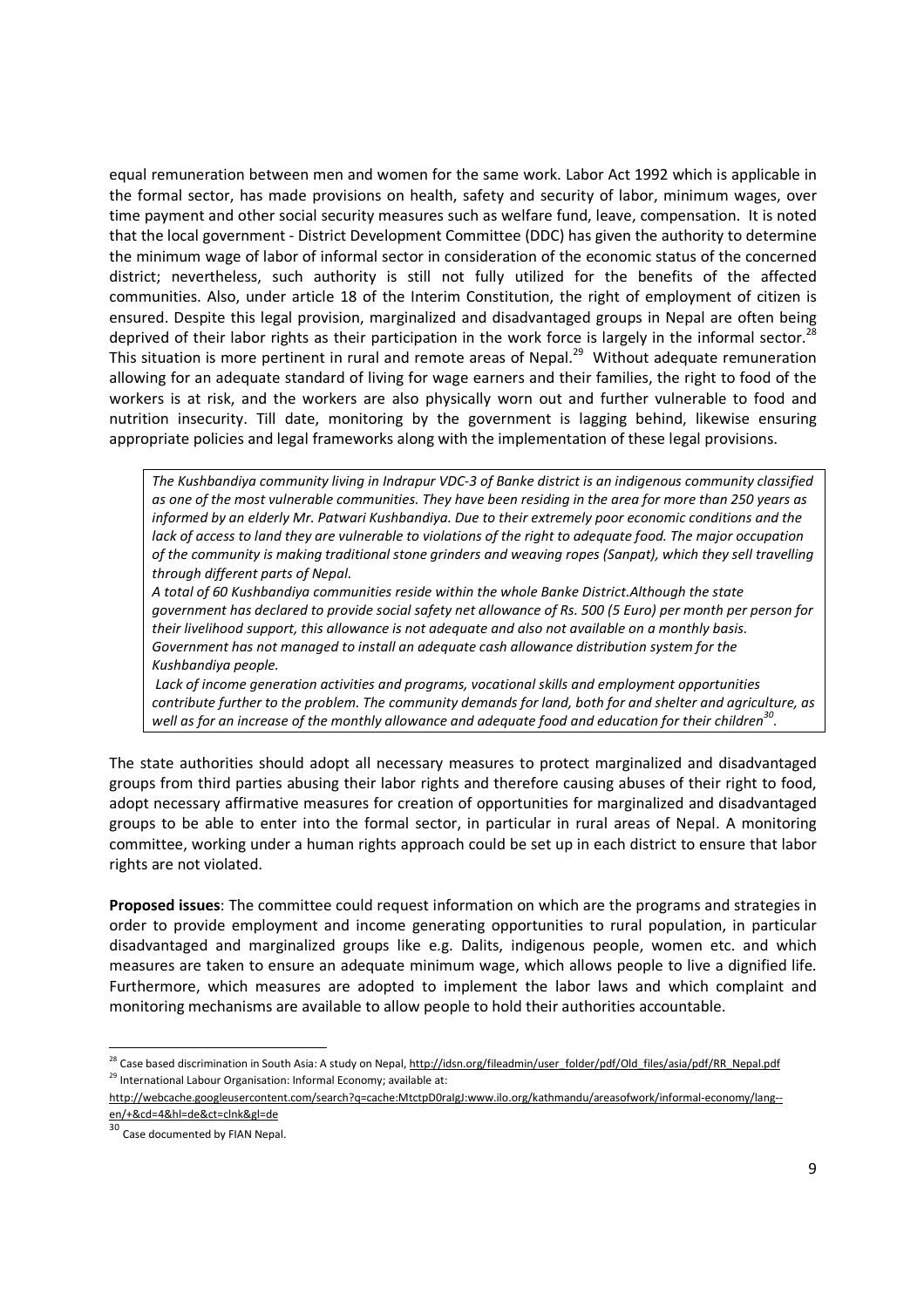### **11. Access to Water - Drinking and Irrigation**

#### **Background**

In Nepal, the policies, programs and plans for improvements and investments in water are based on division between domestic and productive water. In fact, this division produces a discriminatory effect. Therefore the livelihood and health of the peasants especially from rural and remote areas and in particular the women are often deprived due to water shortage. $31$  Most of the programs are concentrated on the urban areas. Women are normally the family members responsible of collection and transport of water, putting an extra burden on them.

*In Mugu district, 332 women in Hangloyu VDC and 1747 in Rugha VDC<sup>32</sup> are facing severe shortage of drinking water, as there is no proper water supply system from the government. The women have to spend nearly two hours walking (10-15 kilometers), every single day to fetch drinking water from the river Karnali, which is according to district drinking water supply office a non safe source for drinking water. Hence, the use of water from river Karnali has led to water borne diseases among the villagers. However, ensuring adequate water is a huge responsibility of women in the community in order to meet the families' demand for water. Women are the collectors, users, managers and often guardians of the water resource required for the household tasks e.g. drinking, cooking, washing, and child caring. The fetch of large amount of water from long distance walk with empty stomach has resulted in physical (e.g. vomiting) and mental stress which is grossly sidelined. Furthermore, lack of access to water resources has significant negative implications on women's education and health due to long hour consumption of time for water fetching. Although the women have through some of their village leaders requested the local government / VDC to install a safe and accessible drinking water supply system in their village for the past five years, first actions have only been initiated after sustained struggle of the women. Recently the District Agriculture Office has allocated a budget for the drinking water supply scheme.* 

*Haphazard excavation activities of stone, and sand by a crusher company has affected the livelihood of communities in six VDCs.<sup>33</sup> As a result of the haphazard excavation activities at the bank of Gwarkhola rivulet in Dang district the water level of the river was lowered, which affected the water passage of 16 irrigation canals fed by the river. This has directly affected the livelihood of 19,000 households from Halwarpur, Bijaure, Manpur, Duruwa, and Tarigaun VDCs who depend on the irrigation canals for*  agriculture. With the support of FIAN Nepal and Dang District Right to Food Network, the struggle *committee in early January 2012 has successfully raised their concern to the responsible authorities. The operation of the company and its machines was halted after the cut of electricity supply by District Administration Office. In April 2012, the District Development Committee has suspended the tender for stone and sand excavation from Gwarkhola rivulet. However, constant monitoring is required, also with regard to the fact that apart from Gwarkhola, 17 other rivers in Dang district are similarly affected. A district network on river and irrigation dam affected people is at present initiating such monitoring work.*

.<br>-

<sup>&</sup>lt;sup>31</sup> The investments of the Government of Nepal in urban water supply and sanitation are primarily guided by its Twenty-Year Vision (1997-2017), which seeks for countrywide or overall coverage by 2017, and the National Water Plan. Government's 3 Year Interim Plan (2007- 2010) as well as the Urban Water Supply and Sanitation Sector Policy, August 2008, provide the most recent guidance on urban sector priorities highlighting, in particular, the need to address the effects of rapid urbanization on service levels, water quality and scheme maintenance. The Local Self Government Act (1999) provides the legal basis for the devolution of responsibilities and authorities for social, economic, institutional, and physical infrastructure development, including water and sanitation systems, to local government. While periodic district plans have been formulated in 52 districts a decade long political conflict, including the absence of locally elected officials for most of this period, have frustrated implementation plans.

<sup>&</sup>lt;sup>32</sup> Case documented by FIAN Nepal, last update June 2013.

<sup>&</sup>lt;sup>33</sup> Case documented by FIAN Nepal, last update June 2013.